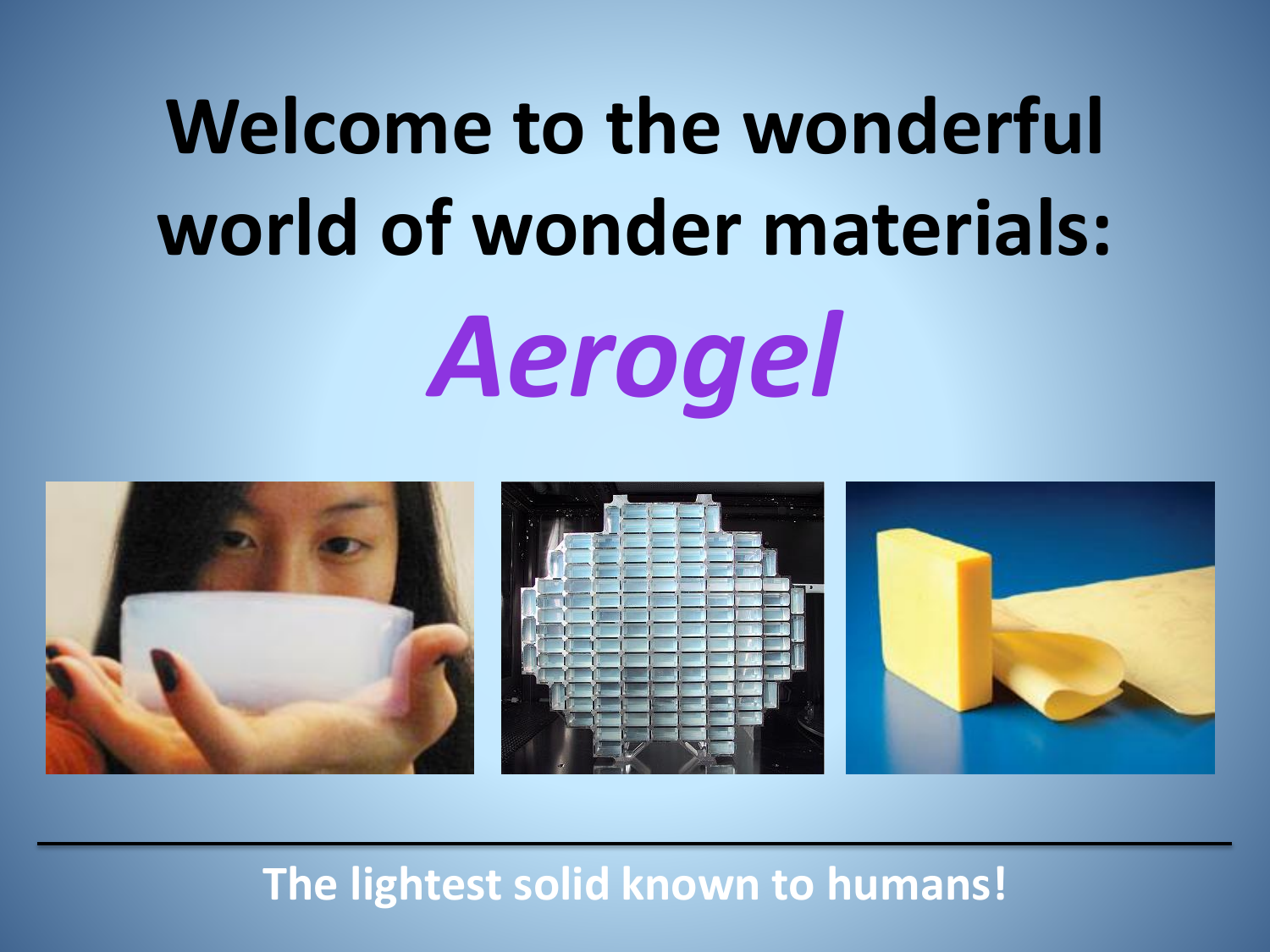# **What is an aerogel?**

#### **aerogel: air solid "aero" = air "gel" = part solid and part liquid**



**Aerogels are created by removing moisture from a gel while maintaining the gel structure.** 

**Though ghostly in appearance, aerogel is very solid and feels like hard Styrofoam to the touch.**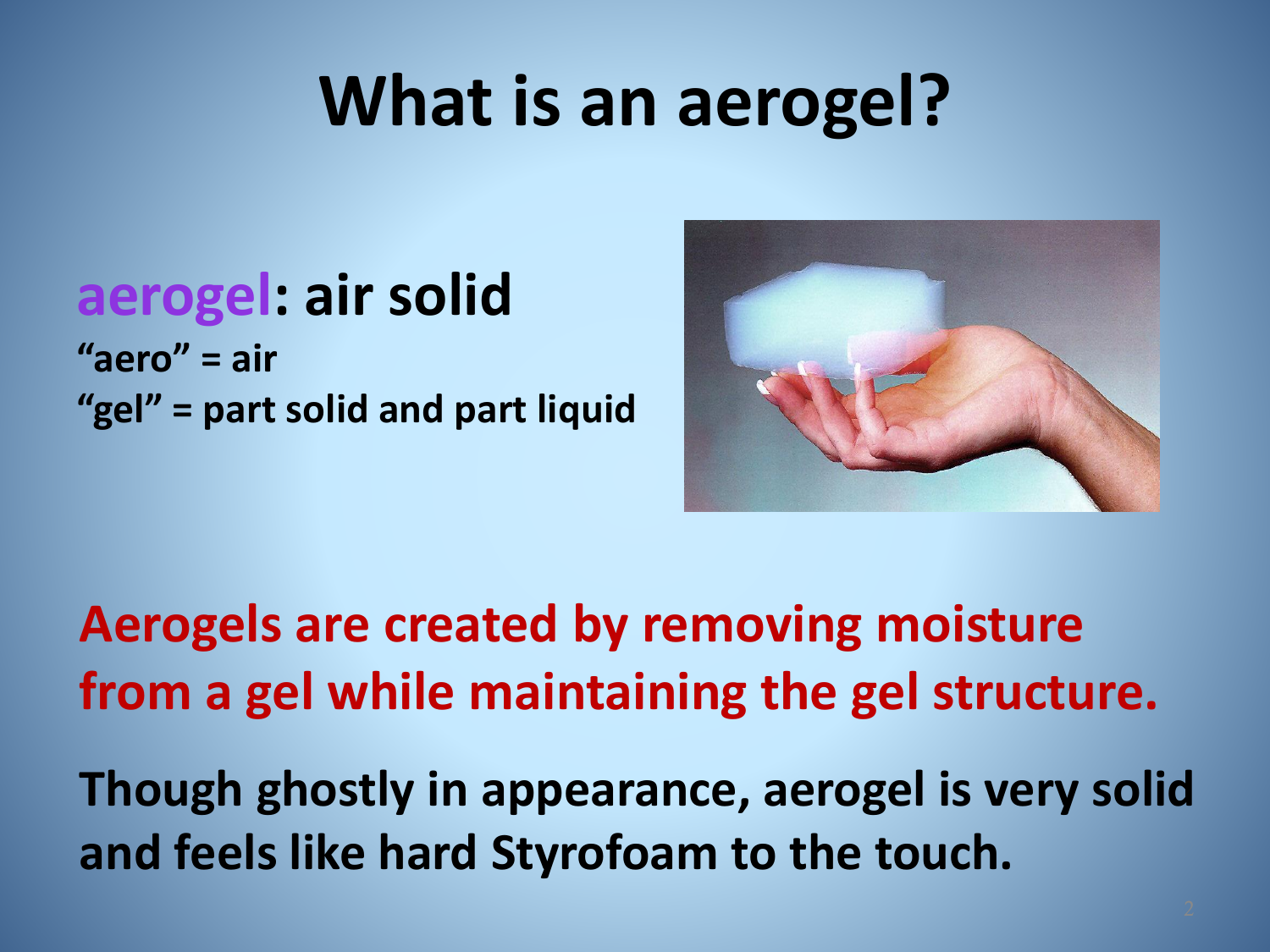# **One of the highest surface area solids**

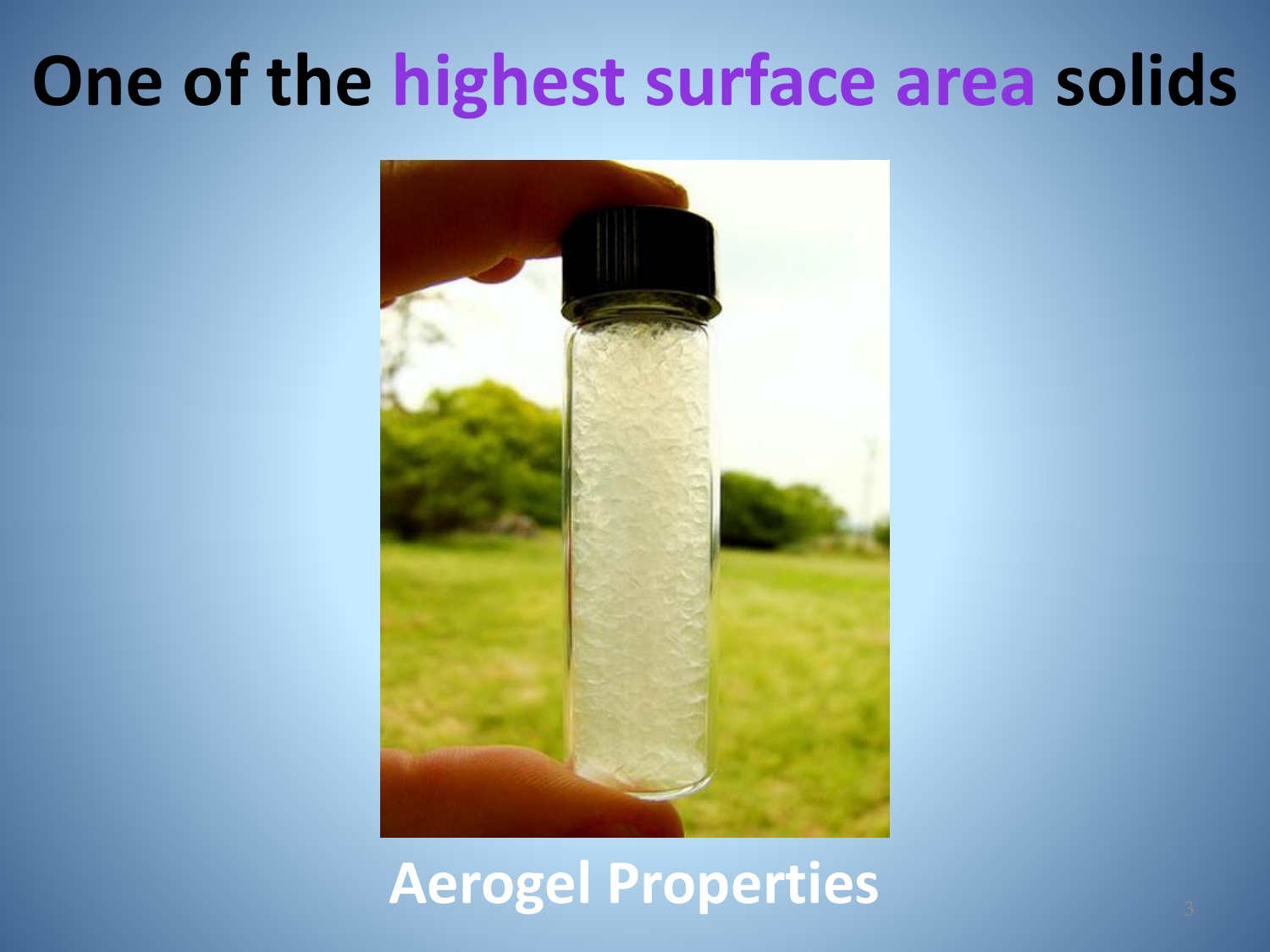### **Lightest solid in the world**



#### **CERTIFICATE**

The lightest solid in the world is a silica aerogel weighing 3mg per cm<sup>3</sup>. It was developed by the **Jet Propulsion Laboratory,** Pasadena, California, USA

> Keeper of the Records **GUINNESS WORLD RECORDS LTD**

### **Has a density lower than any other known solid**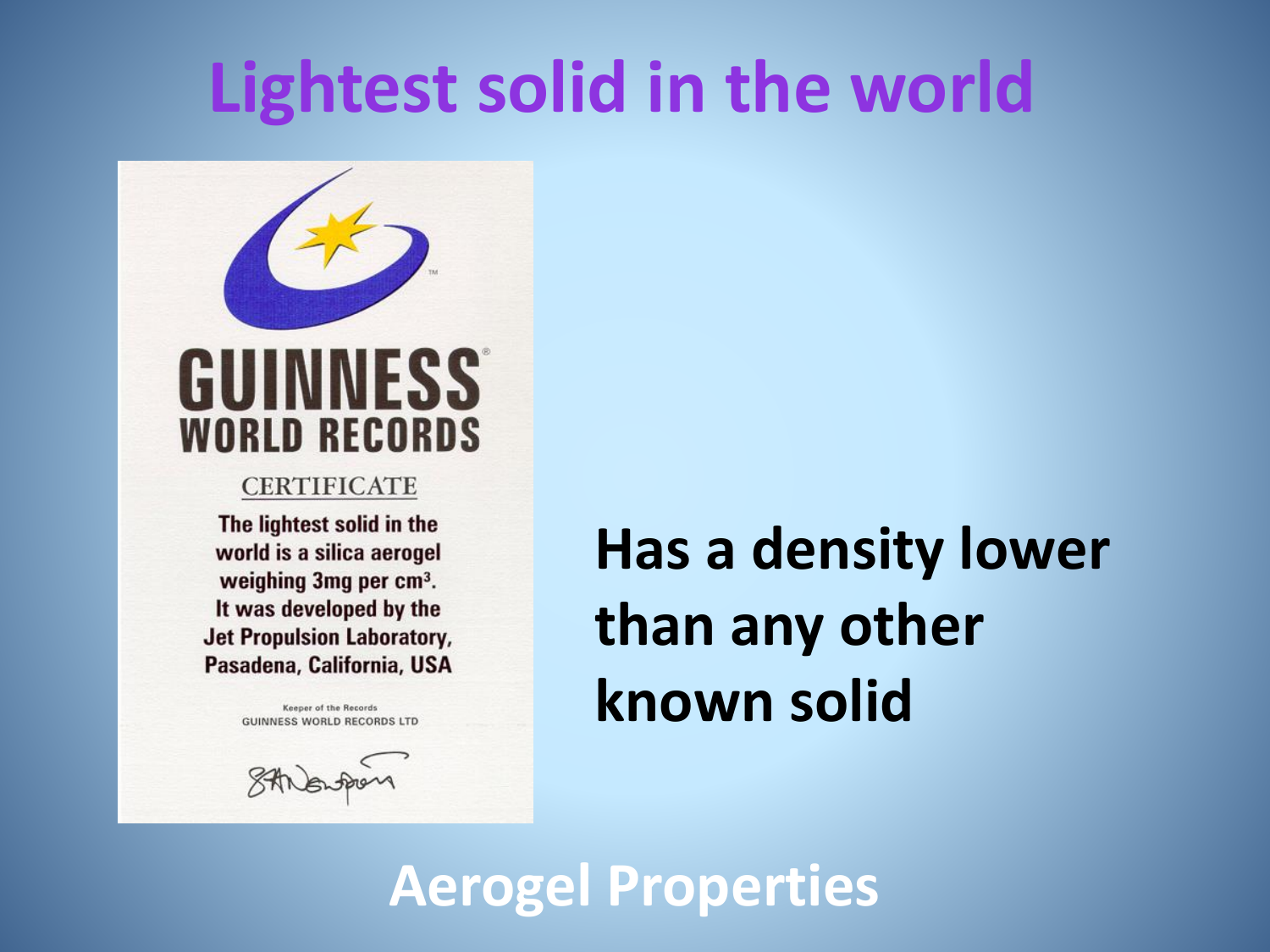# **Hydrophobicity**

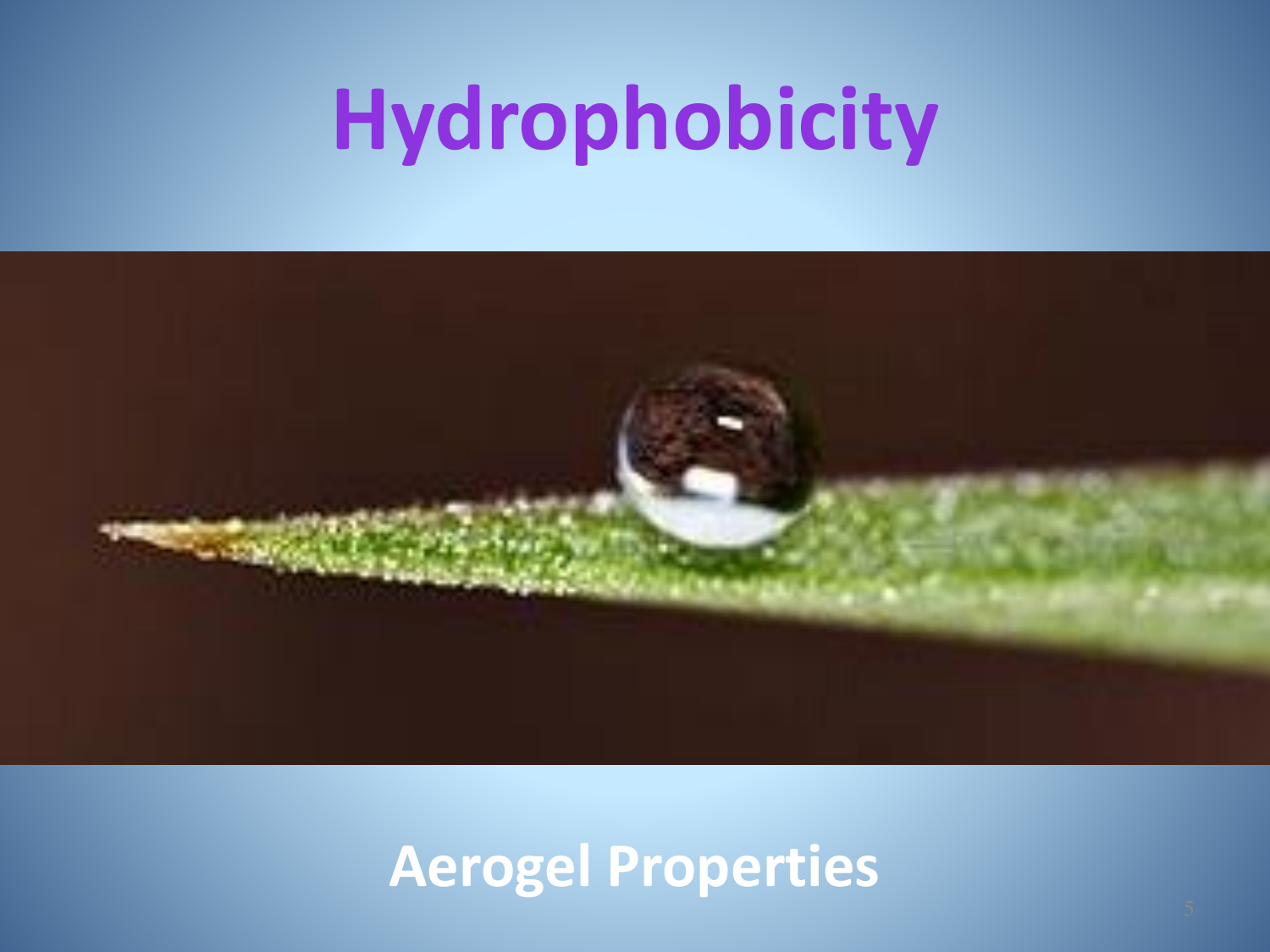# **Transparency**



**Aerogel is sometimes called "solid smoke" or "frozen smoke"**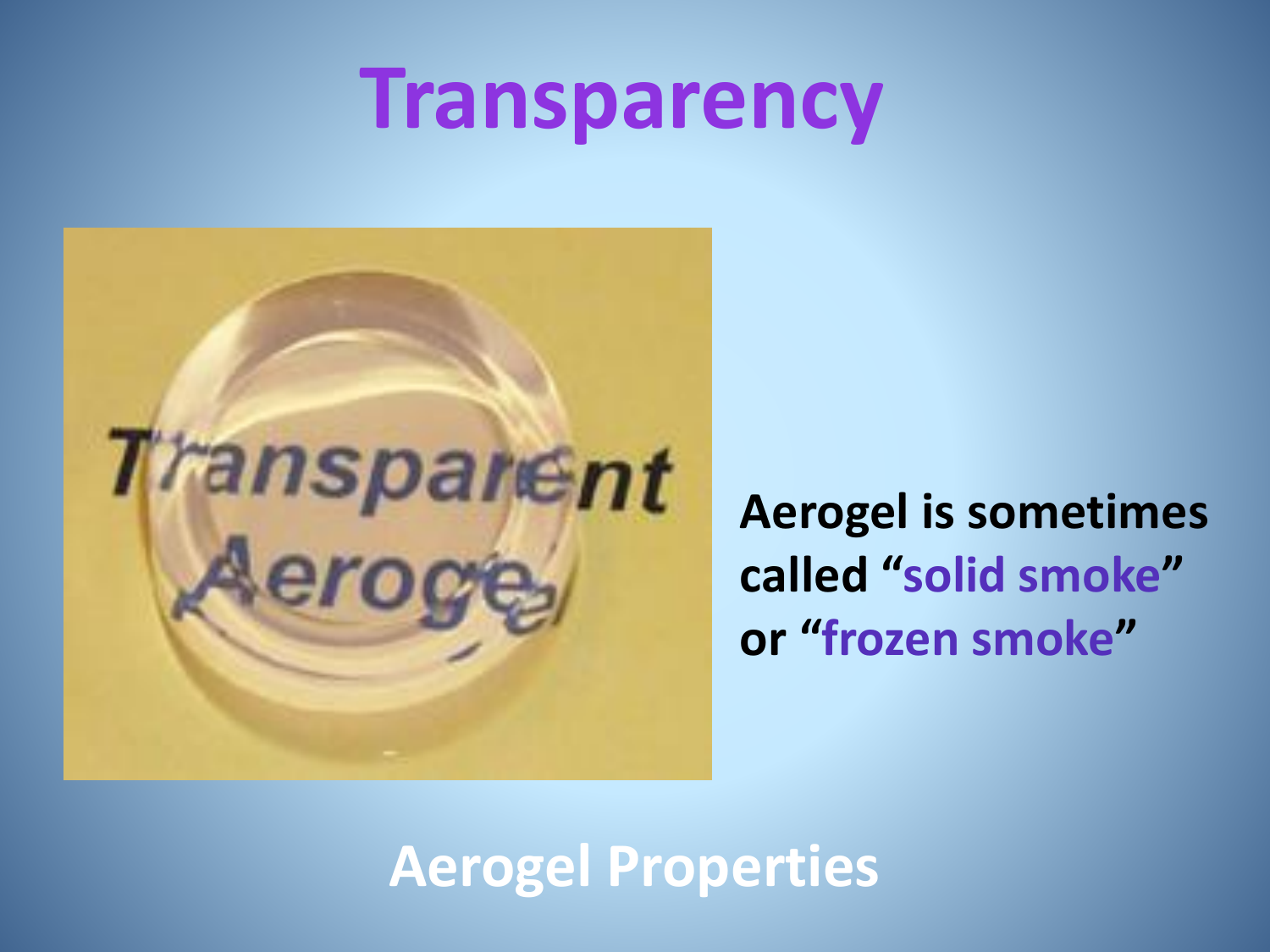# **Translucency**



**NASA developed ways to create aerogels that are polymerreinforced.**

**These aerogels are stronger and can be translucent.**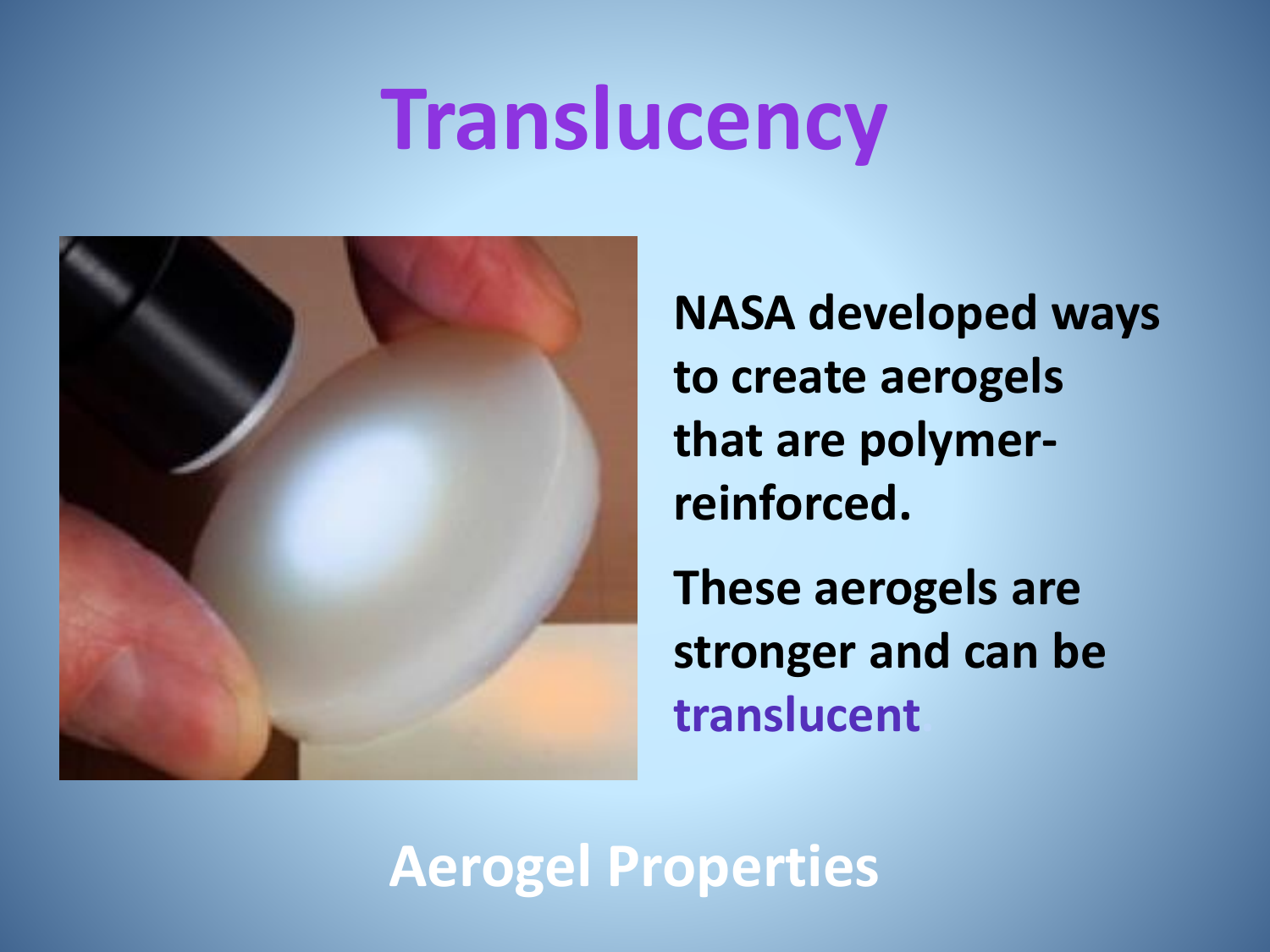### **Composite Aerogels**



**Plain slide aerogels (left) are so fragile that they break by a light finger press, whereas a cross-linked aerogel supports a load (middle). The mesoporous structure is maintained after cross-linking (right).**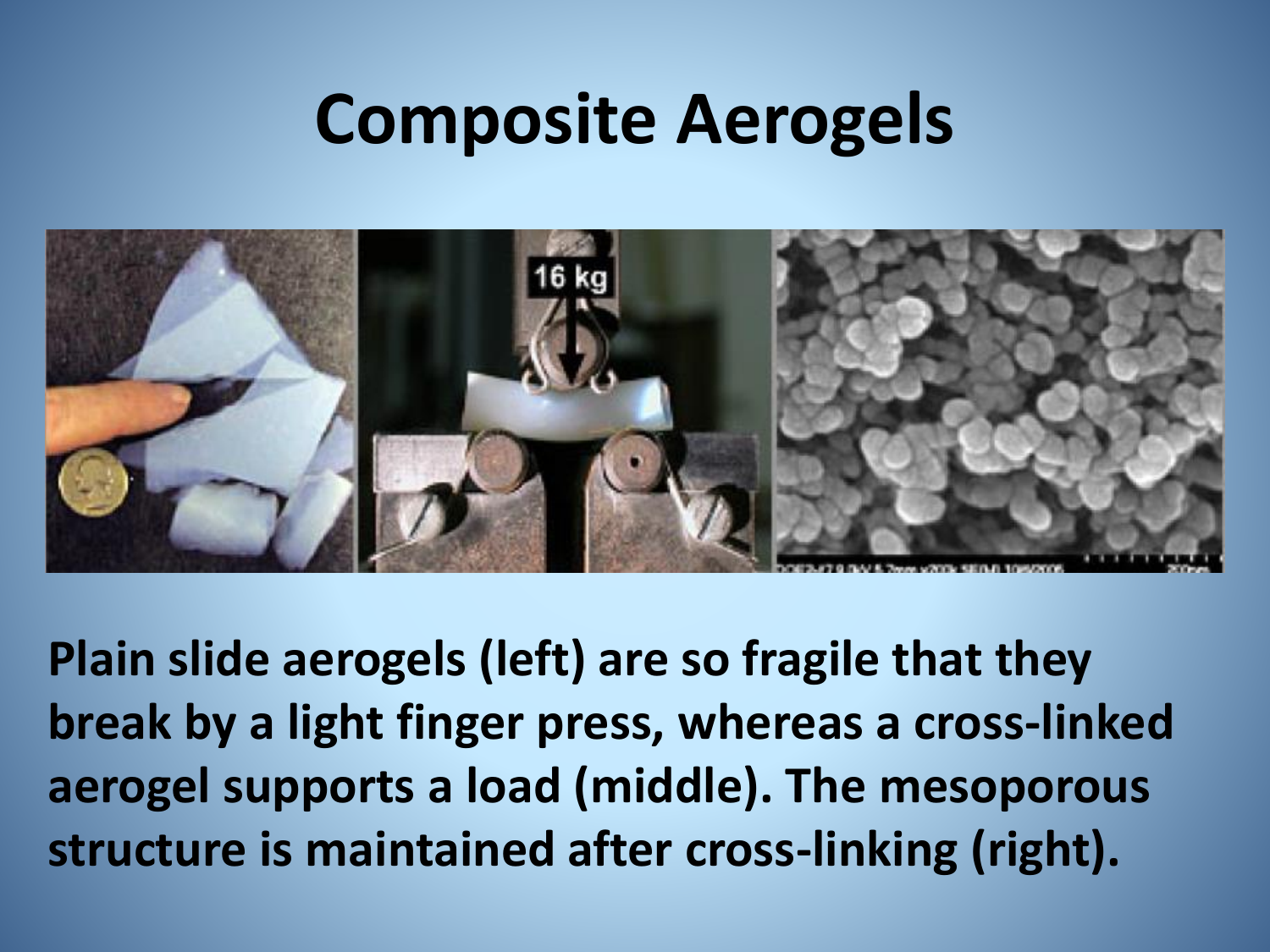### **Composite Aerogels**

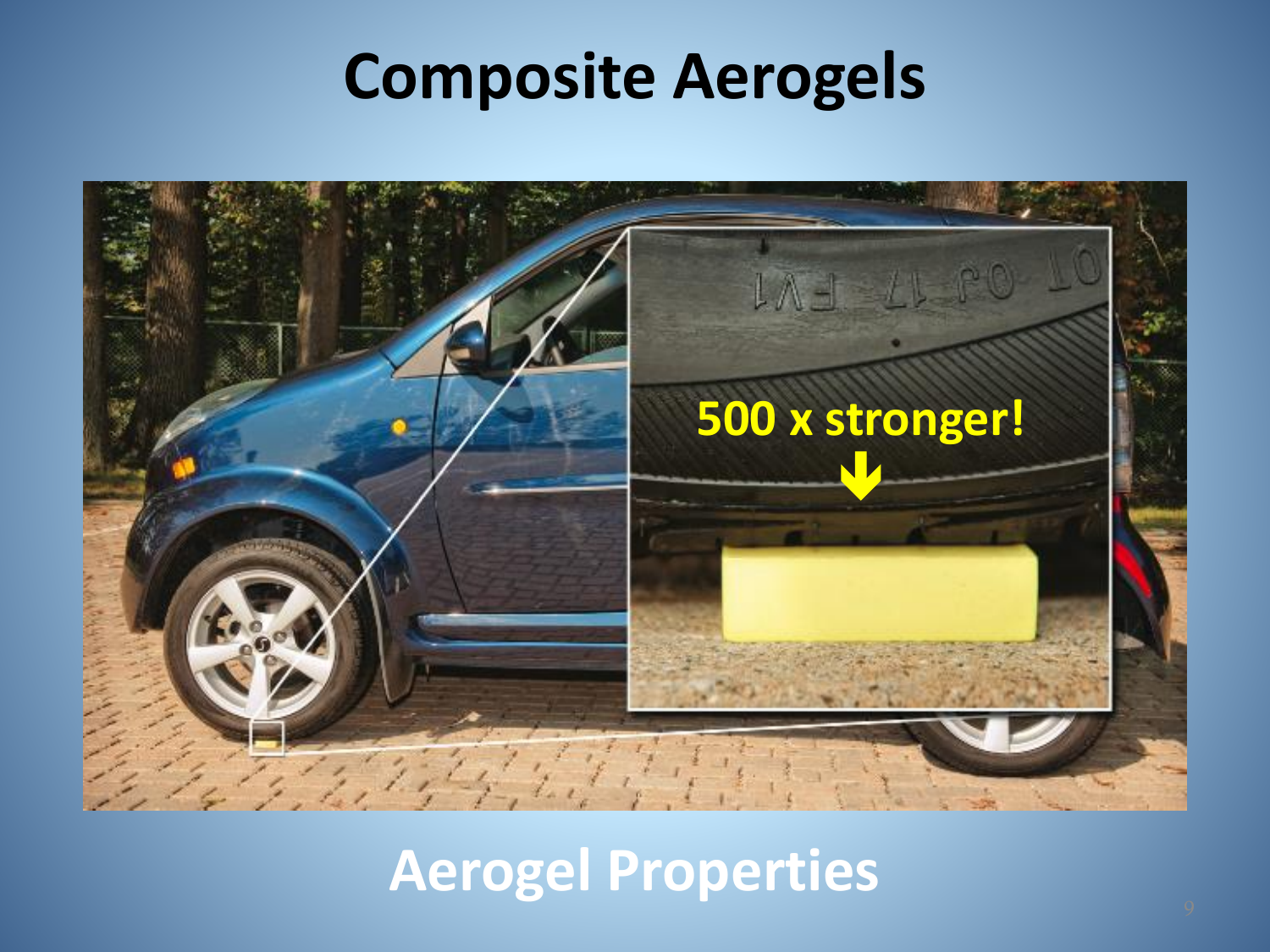# **Lowest thermal conductivity**



**Crayons on aerogel over a hot flame. The crayons are protected from the flame (no melting!) Aerogels resist** 

**temperature change**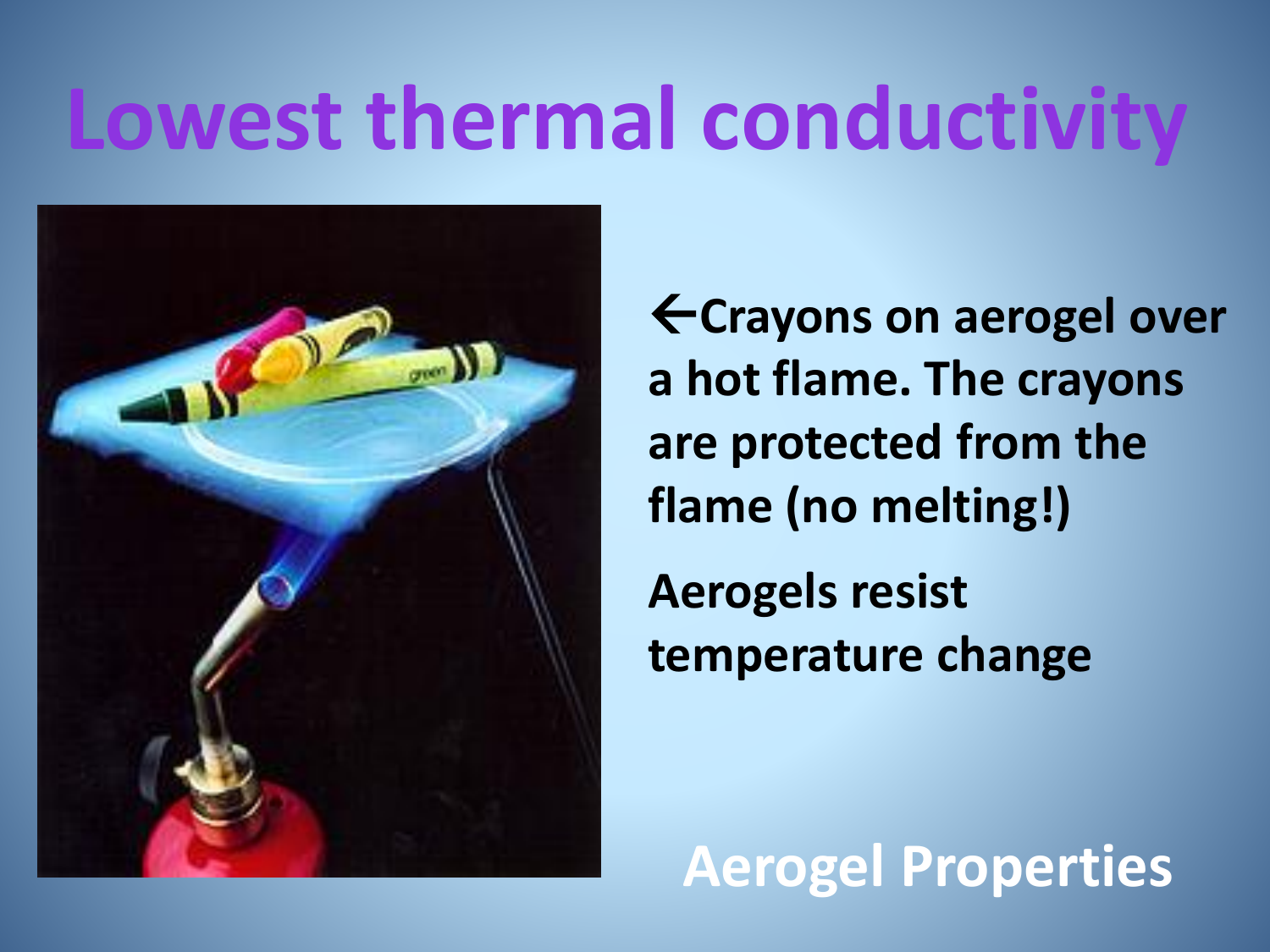### **Composite Aerogels**

**Though aerogels are often made of silicon dioxide, SiO2, many hybrid aerogels have been created.** 



These pieces of silica aerogel have been coated with silicon nanoparticles using chemical vapor methods. The composites emit red light when excited with ultraviolet light.

11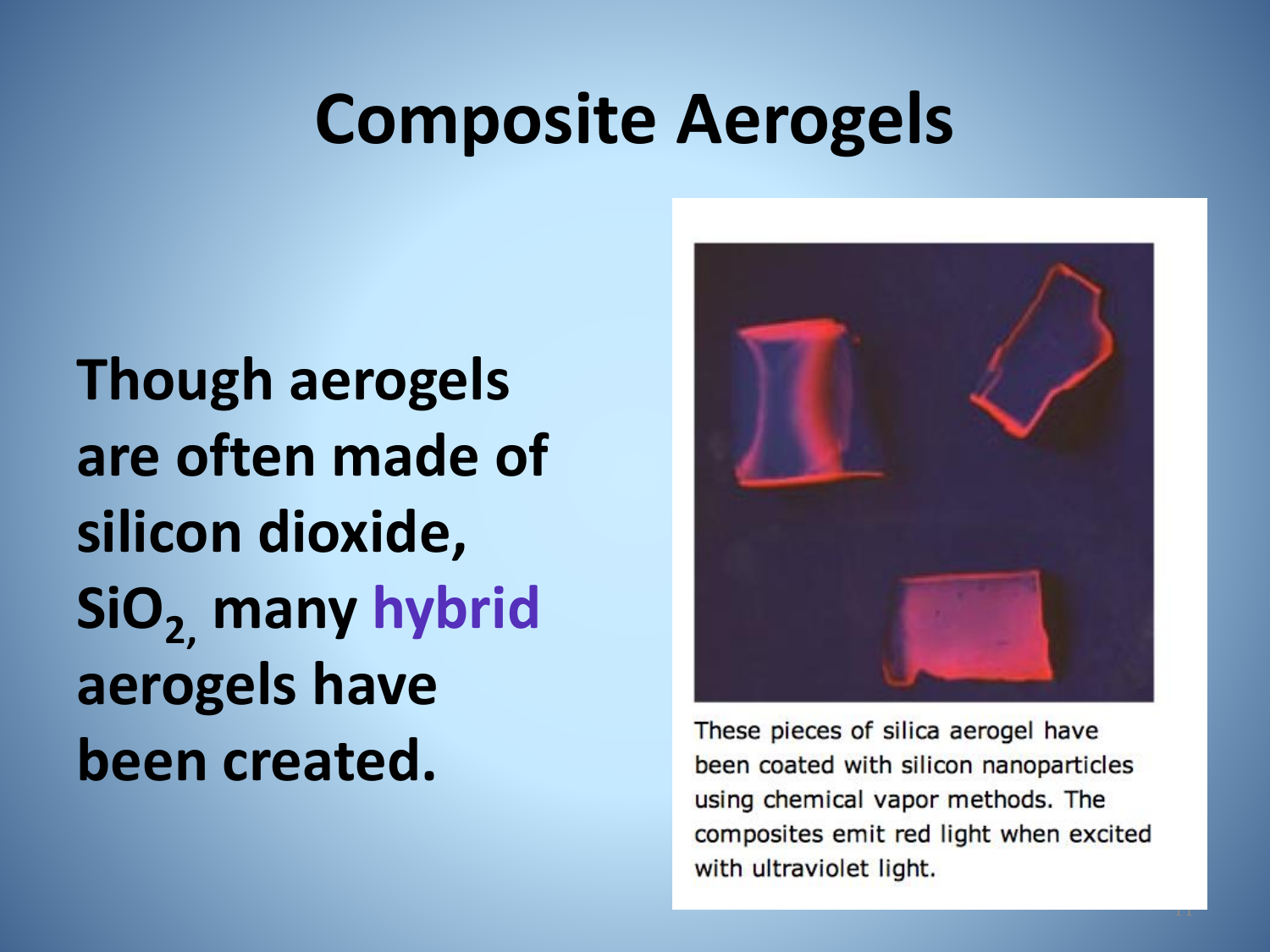# **Why are some aerogels blue?**



**Rayleigh scattering is the elastic scattering of light by particles much smaller than the wavelength of light.**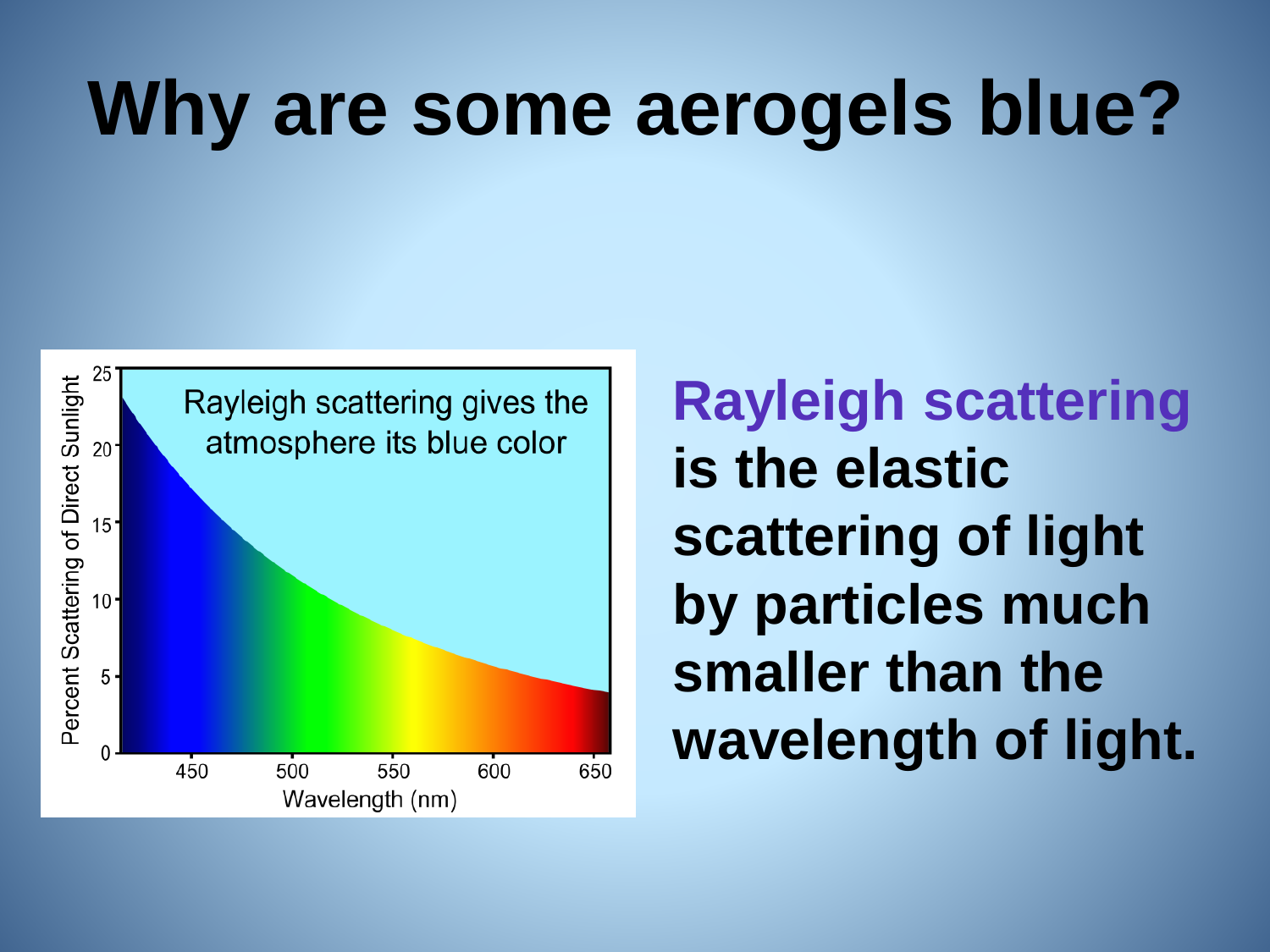## **Why are some aerogels blue?**



**The sky, glaciers and some aerogels have tiny particles or bubbles that scatter light. Blue scatters the most, so they all look blue.**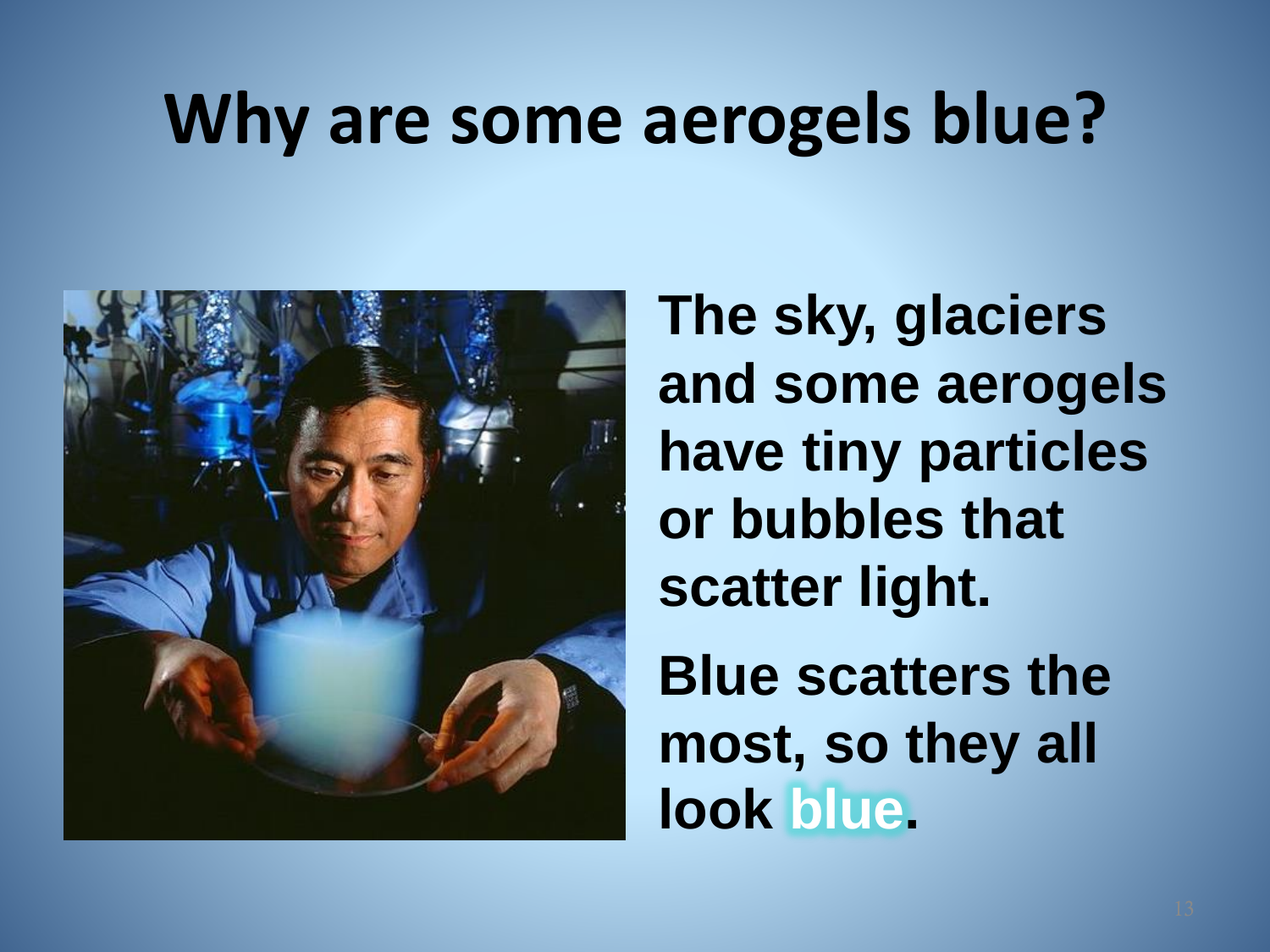# **Great insulators**



**Used as jacket insulation for wear in extremely harsh conditions**

**Provides thermal & acoustic insulation**

 **The NASA-developed aerogel material was incorporated into this jacket, which was tested during an Antarctic expedition**

14 **Aerogel Applications Aerogel material also used to insulate shuttles and aircraft**

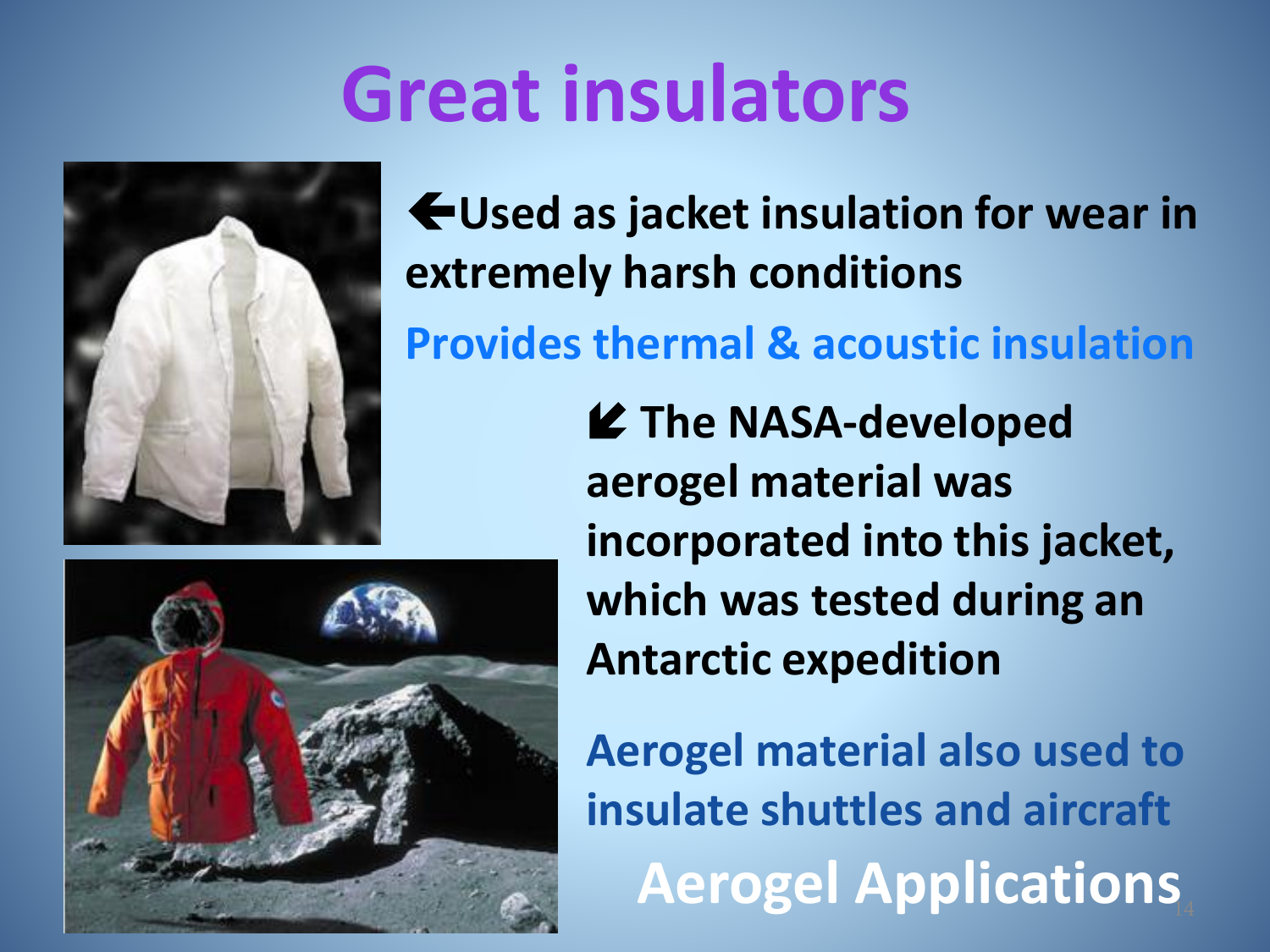# **Chemical adsorber**

#### **For cleaning up oil and chemical spills**



#### **Aerogel Applications**